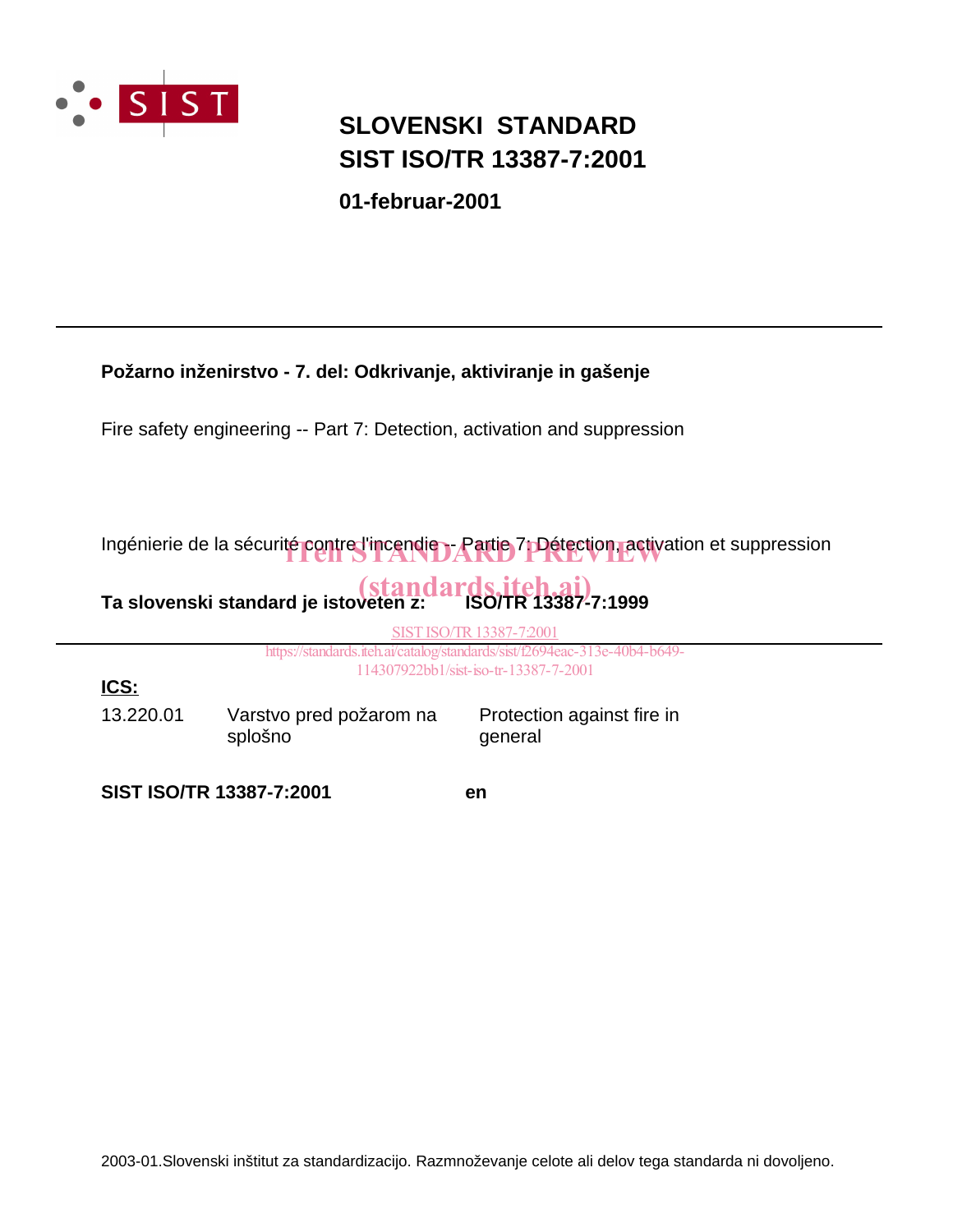**SIST ISO/TR 13387-7:2001**

## iTeh STANDARD PREVIEW (standards.iteh.ai)

SIST ISO/TR13387-7:2001 https://standards.iteh.ai/catalog/standards/sist/f2694eac-313e-40b4-b649- 114307922bb1/sist-iso-tr-13387-7-2001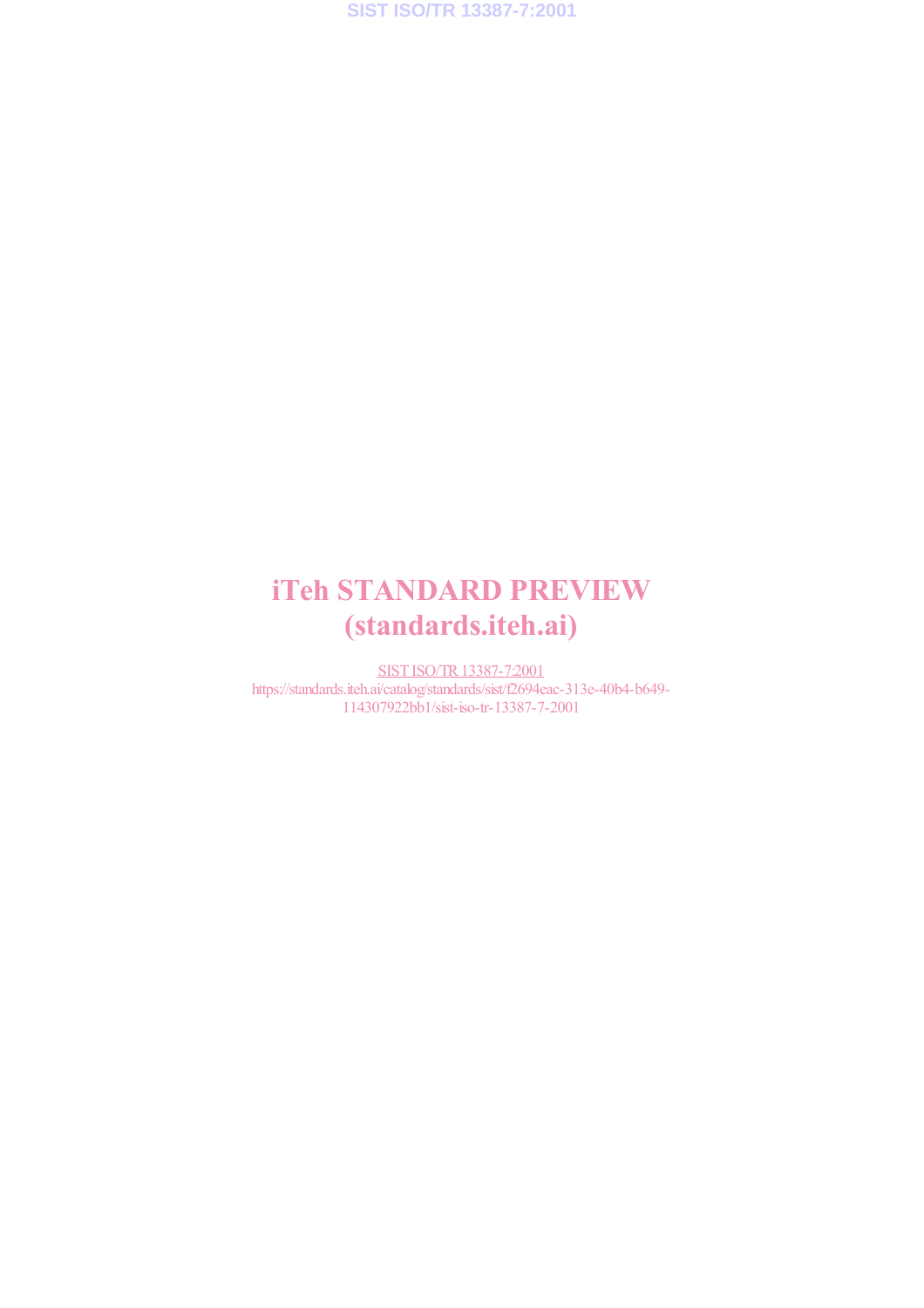# **TECHNICAL** REPORT

# **ISO/TR 13387-7**

First edition 1999-10-15

### **Fire safety engineering —**

**Part 7:** Detection, activation and suppression

Ingénierie de la sécurité contre l'incendie —

Partie 7: Détection, activation et suppression iTeh STANDARD PREVIEW

### (standards.iteh.ai)

SIST ISO/TR 13387-7:2001 https://standards.iteh.ai/catalog/standards/sist/f2694eac-313e-40b4-b649- 114307922bb1/sist-iso-tr-13387-7-2001

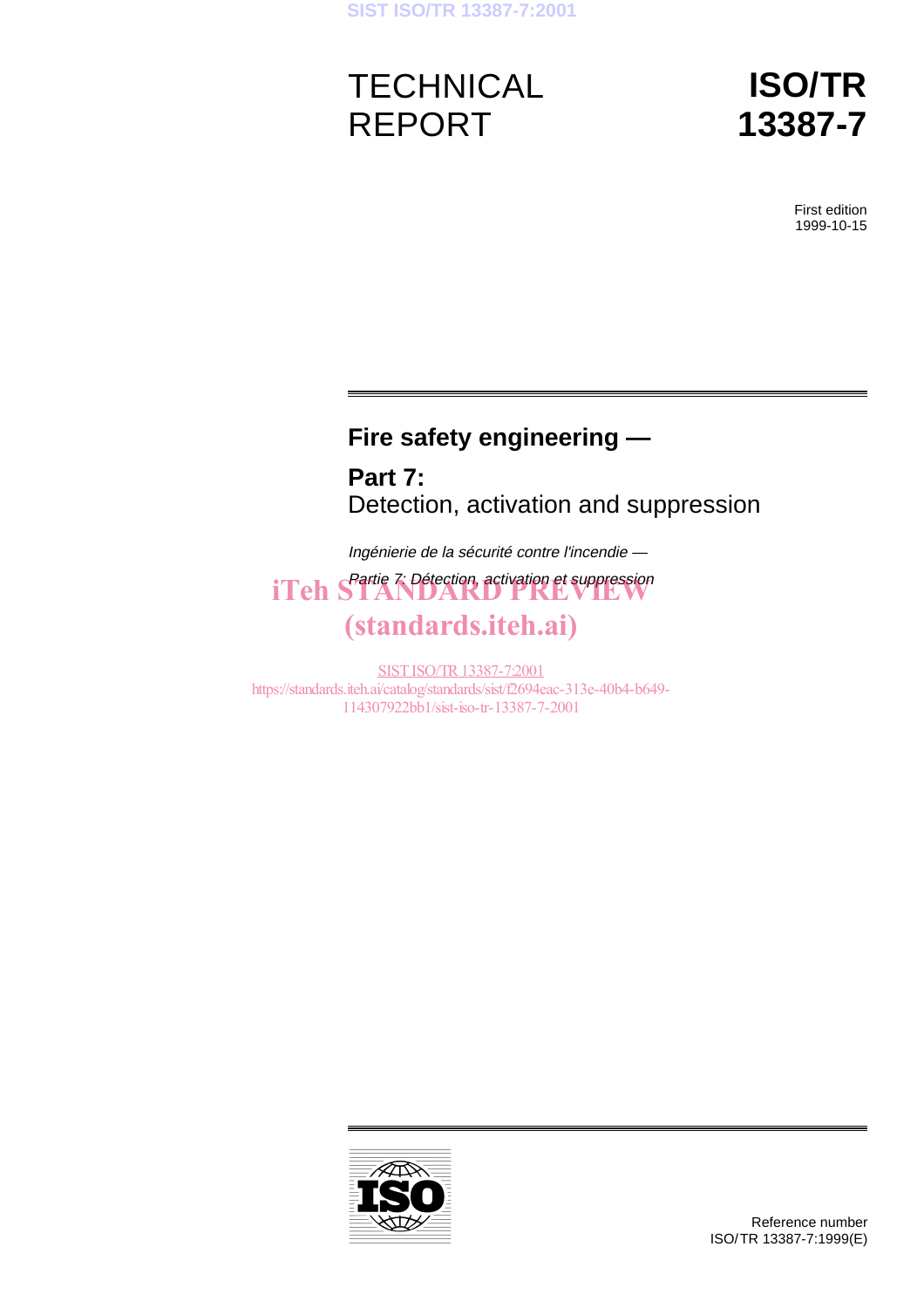#### **SIST ISO/TR 13387-7:2001**

#### ISO/TR 13387-7:1999(E)

#### **Contents**

| 7 Engineering methods https://standards.iteh.ai/catalog/standards/sist/f2694eac-313e-40b4-b649- |  |
|-------------------------------------------------------------------------------------------------|--|
|                                                                                                 |  |
|                                                                                                 |  |
|                                                                                                 |  |
|                                                                                                 |  |
|                                                                                                 |  |
|                                                                                                 |  |
|                                                                                                 |  |
|                                                                                                 |  |
|                                                                                                 |  |

C ISO 1999

All rights reserved. Unless otherwise specified, no part of this publication may be reproduced or utilized in any form or by any means, electronic or mechanical, including photocopying and microfilm, without permission in writing from the publisher.

International Organization for Standardization<br>Case postale 56 • CH-1211 Genève 20 • Switzerland Internet iso@iso.ch

Printed in Switzerland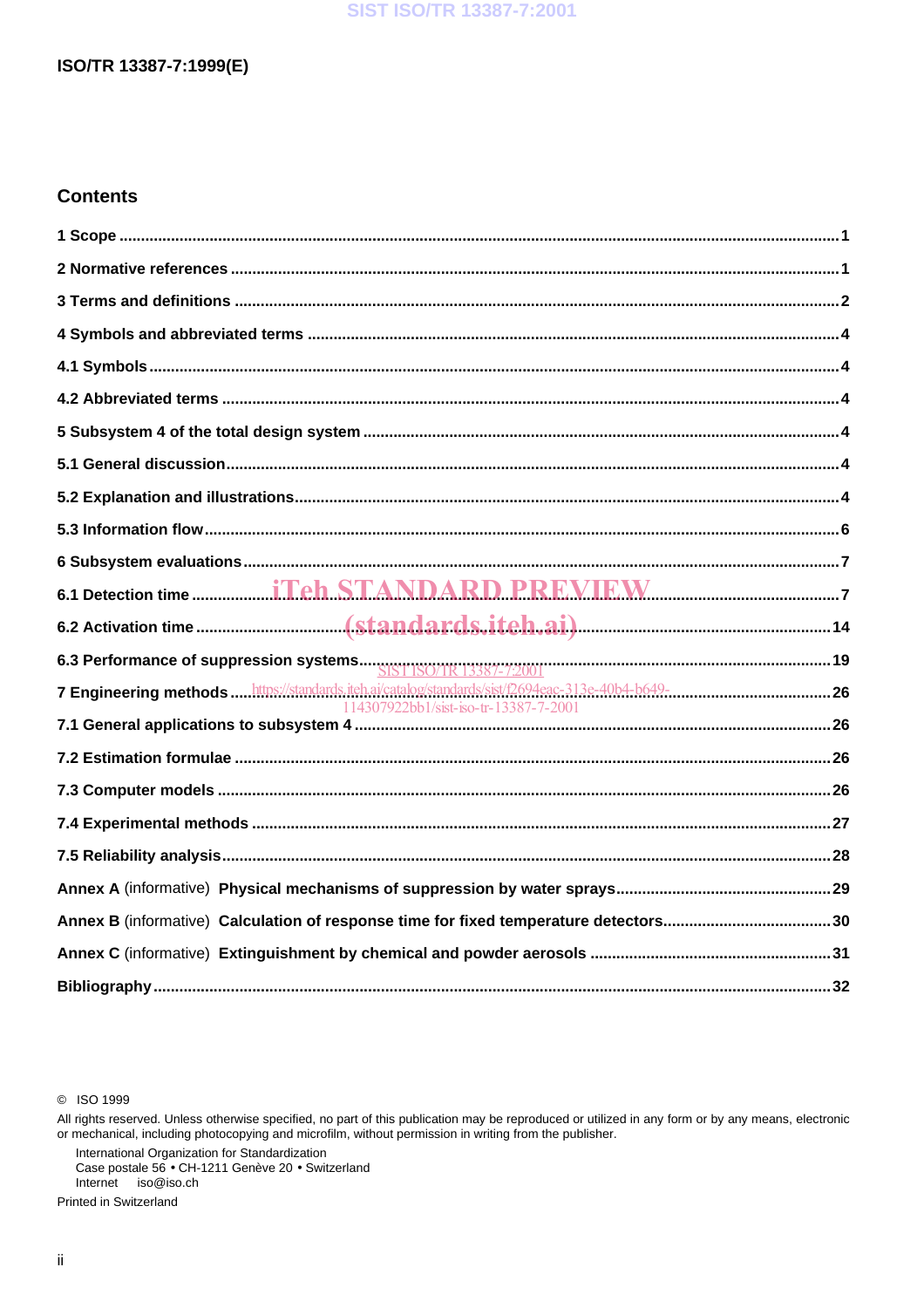#### **Foreword**

ISO (the International Organization for Standardization) is a worldwide federation of national standards bodies (ISO member bodies). The work of preparing International Standards is normally carried out through ISO technical committees. Each member body interested in a subject for which a technical committee has been established has the right to be represented on that committee. International organizations, governmental and non-governmental, in liaison with ISO, also take part in the work. ISO collaborates closely with the International Electrotechnical Commission (IEC) on all matters of electrotechnical standardization.

The main task of ISO technical committees is to prepare International Standards, but in exceptional circumstances a technical committee may propose the publication of a Technical Report of one of the following types:

- type 1, when the required support cannot be obtained for the publication of an International Standard, despite repeated efforts;
- type 2, when the subject is still under technical development or where for any other reason there is the future but not immediate possibility of an agreement on an International Standard;
- type 3, when a technical committee has collected data of a different kind from that which is normally published as an International Standard ("state of the art", for example).

Technical Reports of types 1 and 2 are subject to review within three years of publication, to decide whether they<br>can be transformed into International Standards. Technical Reports of type 3 do not necessarily have to be can be transformed into International Standards. Technical Reports of type 3 do not necessarily have to be reviewed until the data they provide are considered to be no longer valid or useful.

ISO/TR 13387-7, which is a Technical Report of type 2, was prepared by Technical Committee ISO/TC 92, Fire safety, Subcommittee SC 4, Fire safety engineering. TR 13387-7:2001 https://standards.iteh.ai/catalog/standards/sist/f2694eac-313e-40b4-b649-

It is one of eight parts which outlines important aspects which<sup>3</sup>need to be considered in making a fundamental approach to the provision of fire safety in buildings. The approach ignores any constraints which might apply as a consequence of regulations or codes; following the approach will not, therefore, necessarily mean compliance with national regulations.

ISO/TR 13387 consists of the following parts, under the general title Fire safety engineering:

- Part 1: Application of fire performance concepts to design objectives
- Part 2: Design fire scenarios and design fires
- Part 3: Assessment and verification of mathematical fire models
- Part 4: Initiation and development of fire and generation of fire effluents
- Part 5: Movement of fire effluents
- $-$  Part 6: Structural response and fire spread beyond the enclosure of origin
- Part 7: Detection, activation and suppression
- $-$  Part 8: Life safety Occupant behaviour, location and condition

Annexes A to C of this part of ISO 13387 are for information only.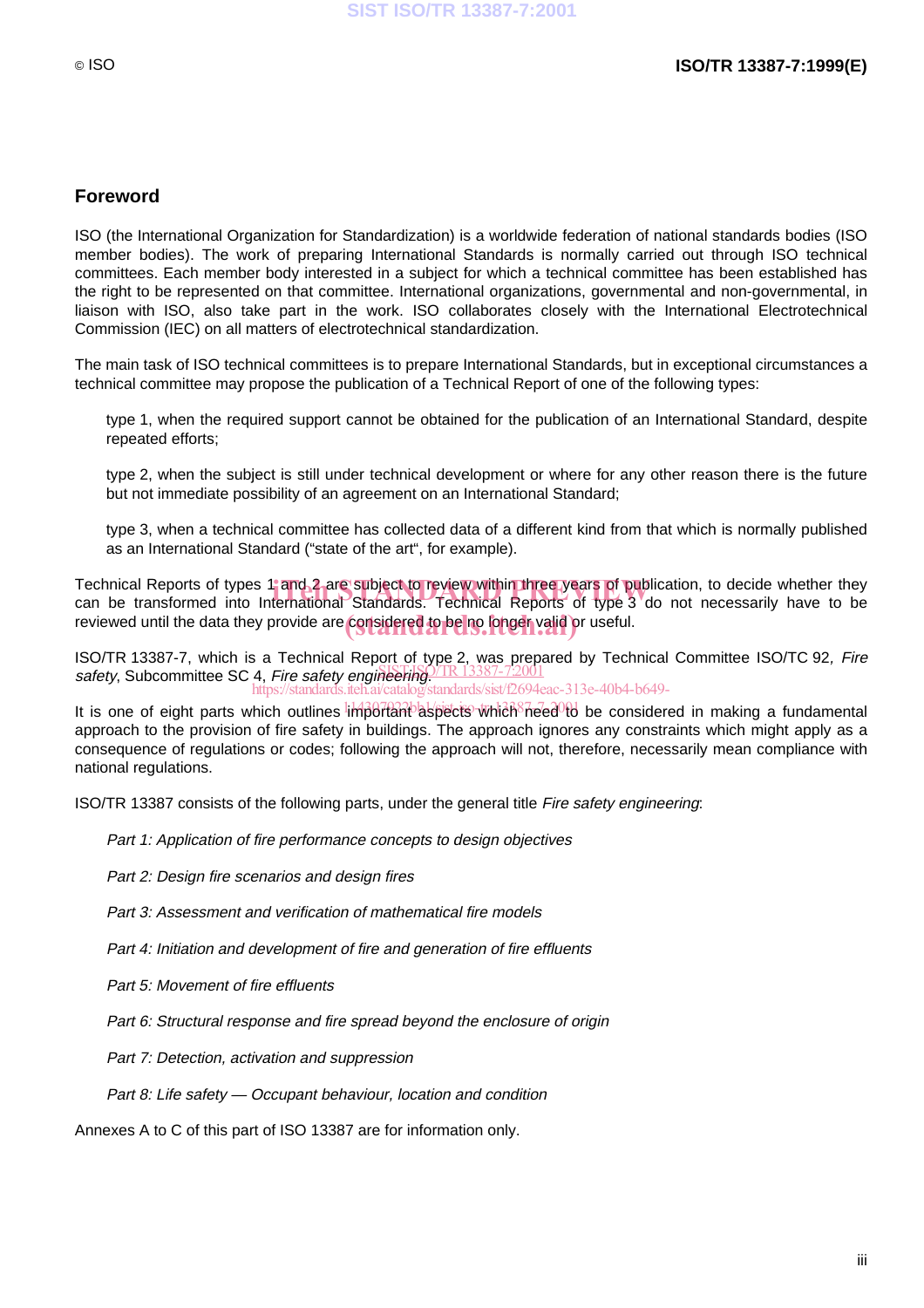#### **Introduction**

There are many important active measures that can be implemented to warn occupants and building management about the existence of a fire, to change or modify the normal progress of a fire so that safety and loss reduction criteria can be satisfied. These active protection measures, which constitute subsystem 4 in the fire safety engineering design process, are described and discussed in detail in this document.

Subsystem 4 provides guidance on the use of engineering methods for evaluation of the time to detect smoke or flames by a wide range of commercial devices, including the time required for heat sensitive elements in suppression or other control devices to respond to the gas-flow generated by an incipient or growing fire. To accomplish this, subsystem 4 draws on subsystems 1 to 3 for characterizing the size of the fire as well as the temperature, species concentration and gas velocity fields generated by the design fire, as described further in clause 5. Subsystem 4 also draws on a description of sensor locations and characteristics from building design parameters as well as information available from ISO/TC 21 (Equipment for fire protection and fire fighting) standards on fire detection and alarm systems.

Once detection has occurred, the subsystem also provides guidance on how to evaluate the time required to activate the desired response to a fire, such as an alarm, a smoke damper or a specified flow of extinguishing agent from typical distribution devices. To accomplish this, subsystem 4 draws on information from the vendors and manufacturers of detection and suppression systems. The hydraulic design of suppression agent piping systems is considered to be part of the activation process of bringing agent to the stage of interacting with the fire.

The effect of various suppression strategies on the fire heat release rate is evaluated in subsystem 4 by reference to installation guidelines, information obtained from ISO/TC 21 standards on fixed fire extinguishing systems and the<br>use of engineering judgement in the application of these guidelines and standards to design fire scenari use of engineering judgement in the application of these guidelines and standards to design-fire scenarios. Once a suppression strategy (usually in terms of a required agent flow rate) is assumed, there is considerable feedback suppression strategy (asiding in terms or a required again how rate) is assumed, there is considerable recuback<br>required between subsystem 4 and subsystem 2, to determine the resultant fire environment, as described in required between subsystem and supported in the standards. The standard maximum gas or material temperatures,<br>clause 5. Typically, the success of a strategy is judged from expected maximum gas or material temperatures, eladse 5. Typically, the success of a strategy to have their expective maximum gas of material temperatures,<br>radiant heat to target locations, effluent/species concentrations and/or the total amount of suppression agent required compared to design objectives.

The main discussion of how engineering methods are used to evaluate or calculate the important subsystem 4 outputs is carried out in clause 6, which is subdivided into subclauses on detection time, activation time and effect of suppression strategies. Each of these subclauses contains a discussion of fire safety engineering design, the important physical and chemical processes to be considered, evaluation methods for specific classes of devices as well as an explicit list of required input parameters needed to perform an engineering analysis and the outputs from such an analysis.

Clause 7 is a discussion of the engineering methods available to evaluate detection, activation and suppression design options. The engineering method selected to solve the design problem should be assessed and verified using the principles documented in ISO/TR 13387-3, Assessment and verification of mathematical fire models. Special care should be taken when using input data published in the literature since this information and/or data may be related to specific test conditions and/or specific commercial products; the application of information and/or data under different conditions may result in significant errors.

Further information and background material together with specific literature references that support the discussion in the preceding clauses with details of the fundamental approach to fire safety engineering is available from the sources listed in the bibliography.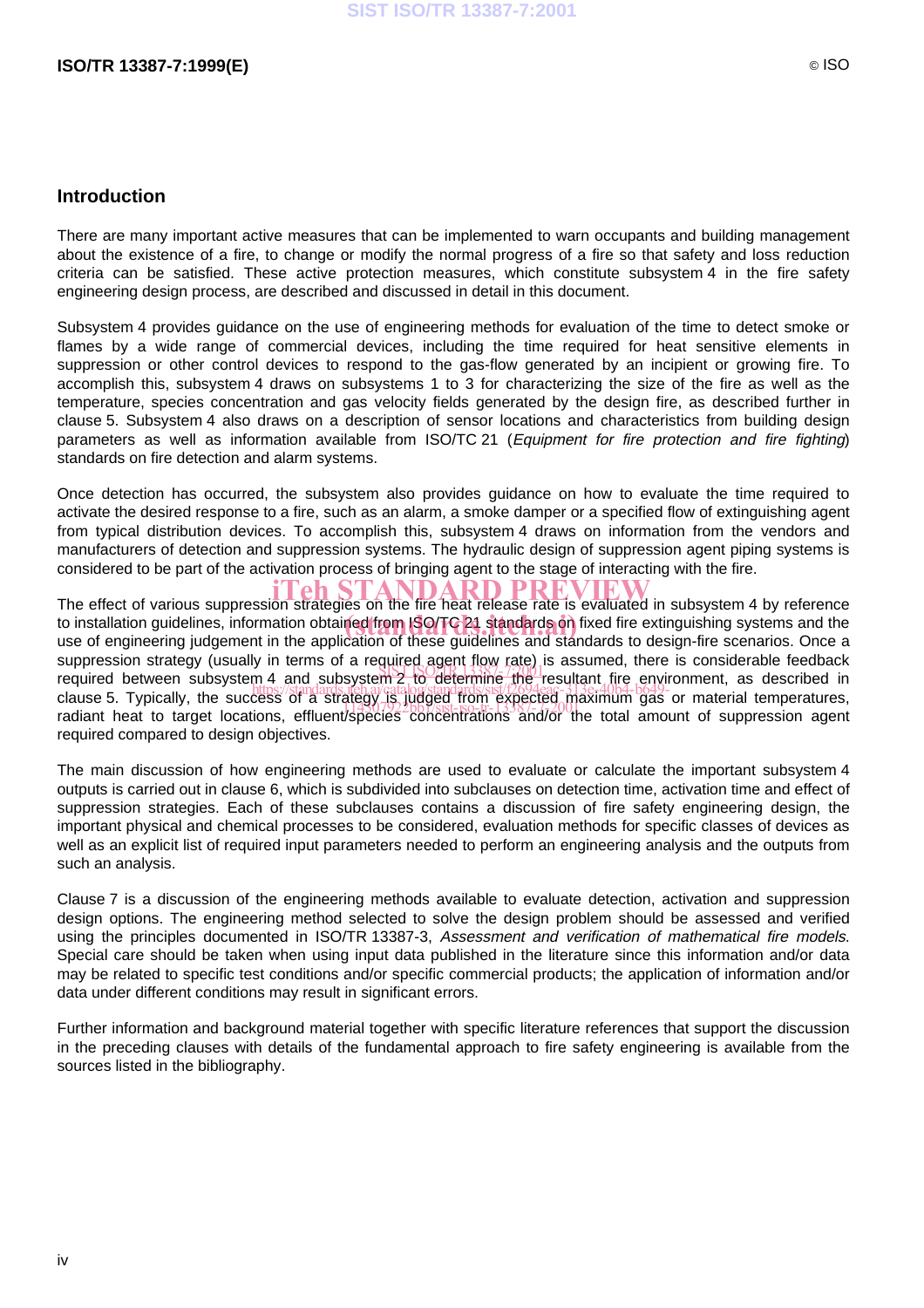### **Fire safety engineering —**

**Part 7:** Detection, activation and suppression

#### **1 Scope**

This part of ISO 13387 is intended to provide guidance to designers, regulators and fire-safety professionals on the fundamental engineering methods that should be included in design guides and reference manuals for the prediction of:

- a) times to detect fire events, based on the design-fire environment and properties and/or location of automatic detection devices; iTeh STANDARD PREVIEW
- b) times to activate automatic alarm systems and automatic systems designed to control fire growth or to control the effects of fire, based on system design parameters;
- c) the effectiveness of activated automatic suppression systems in limiting the potential consequences of a fire, the enectiveness of activated automatics supplession, system in immuno the power<br>based on key system characteristics. and an interval light in the 12384-4-001 114307922bb1/sist-iso-tr-13387-7-2001

NOTE The effect of human intervention on detection, activation or suppression is considered beyond the scope of this document.

This part of ISO 13387 is not itself a design guide or reference manual but can be used as a resource by national organizations in the preparation of such documents. This report also provides a framework for critically reviewing the suitability of engineering methods, whether hand calculations or predictive computer models or correlations based on empirical data, to predict detection, activation and the effect of fire suppression systems. Note that the term "engineering method" used in this document refers to any of the preceding techniques.

#### **2 Normative references**

-

The following normative documents contain provisions which, through reference in this text, constitute provisions of this part of ISO/TR 13387. For dated references, subsequent amendments to, or revisions of, any of these publications do not apply. However, parties to agreements based on this part of ISO/TR 13387 are encouraged to investigate the possibility of applying the most recent editions of the normative documents indicated below. For undated references, the latest edition of the normative document referred to applies. Members of ISO and IEC maintain registers of currently valid International Standards.

ISO 3009:1976, Fire-resistance tests — Glazed elements.

ISO 6182-1: $-1$ <sup>1</sup>), Fire protection – Automatic sprinkler systems – Part 1: Requirements and test methods for sprinklers.

 $1)$  To be published. (Replaces ISO 6182-1:1993).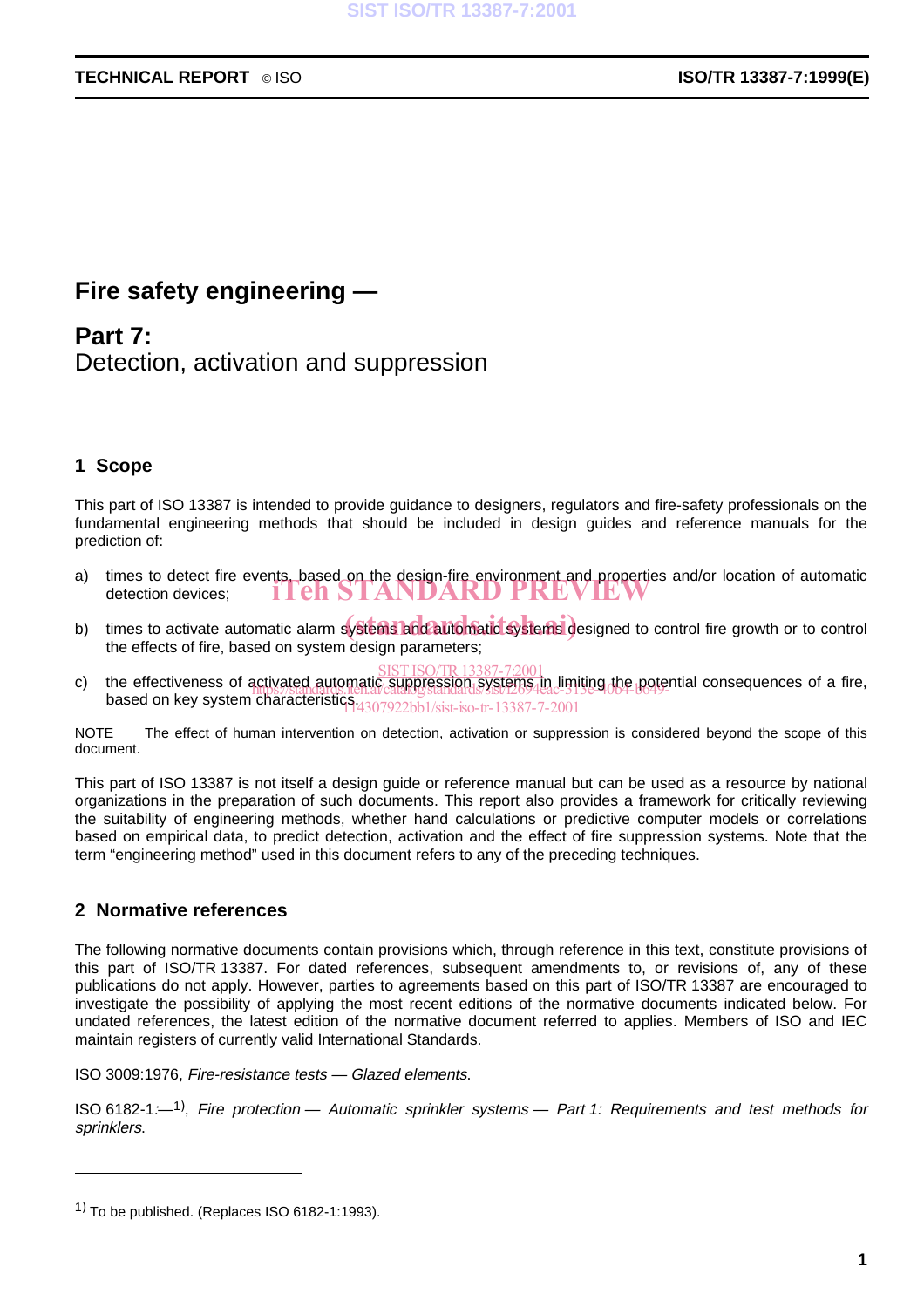#### **SIST ISO/TR 13387-7:2001**

#### **ISO/TR 13387-7:1999(E)** © ISO

ISO/TR 13387-1, Fire safety engineering — Part 1: Application of fire performance concepts to design objectives.

ISO/TR 13387-2, Fire safety engineering — Part 2: Design fire scenarios and design fires.

ISO/TR 13387-3, Fire safety engineering — Part 3: Assessment and verification of mathematical fire models.

ISO/TR 13387-4, Fire safety engineering — Part 4: Initiation and development of fire and generation of fire effluents.

ISO/TR 13387-5, Fire safety engineering — Part 5: Movement of fire effluents.

ISO/TR 13387-6, Fire safety engineering — Part 6: Structural response and fire spread beyond the enclosure of origin.

ISO/TR 13387-8, Fire safety engineering — Part 8: Life safety — Occupant behaviour, location and condition.

ISO 13943, Fire safety — Vocabulary.

#### **3 Terms and definitions**

For the purposes of this part of ISO/TR 13387, the definitions given in ISO 13943, ISO/TR 13387-1 and the following apply.

#### **3.1**

#### **activation time**

time interval from response by a sensing device until the suppression system, smoke control system, alarm system<br>or other fire safety system is fully operational or other fire safety system is fully operational

### (standards.iteh.ai)

#### **3.2 ADD**

ABB<br>measured volumetric flow rate of water per unit area from ESFR sprinklers that is delivered near the base of a fire measured voluments now rate of water per unit area non-constructed in  $\frac{1}{2}$  . Se-40b4-b649-<br>plume for a specific fire heat release rate  $\frac{114207020 \text{h}}{114207020 \text{h}}$ 114307922bb1/sist-iso-tr-13387-7-2001

#### **3.3**

#### **agent outlet**

point in fixed extinguishing system at which a sprinkler, suppression or control device is located

#### **3.4**

#### **control-mode sprinkler**

sprinkler (for example, conventional or spray type) that limits fire propagation through wetting/soaking of uninvolved fuel

#### **3.5**

#### **conventional sprinkler**

sprinkler type which projects 40 % to 60 % of the total water flow initially downward

#### **3.6**

#### **design density**

sprinkler application rate in the absence of a fire

#### **3.7**

#### **detection time**

time interval from ignition of a fire until its detection by an automatic or manual system

#### **3.8**

#### **engineering judgement**

process exercised by a professional who is qualified, because of training, experience and recognized skills, to complement, supplement, accept or reject elements of a quantitative analysis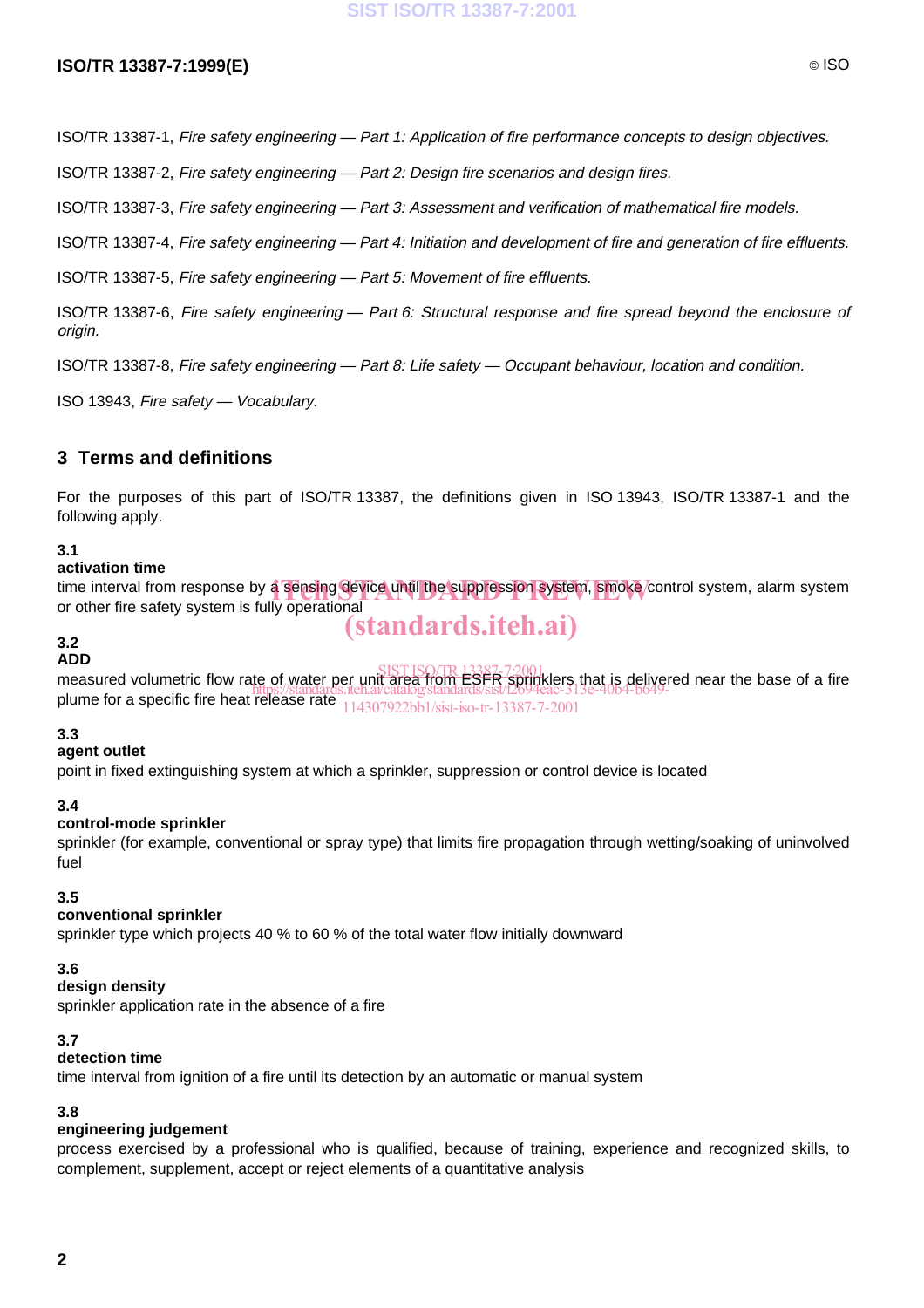#### © ISO **ISO/TR 13387-7:1999(E)**

#### **3.9**

#### **fire extinguishment**

process by which agents eliminate all flaming combustion

#### **3.10**

**HRR**

heat release rate

#### **3.11**

#### **method**

abbreviation for one of the recommended engineering methods used to predict detection and activation times and the effect of fire suppression or fire control systems, whether by hand calculation, predictive computer models or empirical correlations

#### **3.12**

#### **prewetting**

process by which water from sprinkler sprays gradually, soaks or wets fuel surrounding the fuel region actively involved in fire, leading to a reduction in fire propagation

### **3.13**

#### **RDD**

volumetric flow rate of water per unit area, applied uniformly to the top surface of a fuel array, needed to cause fire HRR to decay rapidly to a sufficiently low level

#### **3.14**

#### **smoke management**

smoke management<br>the use of compartmentation and buoyancy effects, in addition to flow control, dilution and pressurization, to redirect smoke

### (standards.iteh.ai)

#### **3.15**

#### **spray sprinkler**

sprinkler type which projects 80 % to 100 % of the total water flow initially downward <sub>49</sub> . SIST ISO/TR13387-7:2001

114307922bb1/sist-iso-tr-13387-7-2001

#### **3.16**

#### **sprinkler activation area**

total horizontal area over which sprinklers are designed to operate

#### **3.17**

#### **sprinkler application rate**

volumetric water flow rate applied per unit surface area from operating sprinklers (also called "sprinkler density" or "discharge density" for horizontal surfaces or, more generally, "surface density")

#### **3.18**

#### **suppression-mode sprinkler**

sprinkler (for example, ESFR type) that delivers water directly to burning fuel surfaces, thereby reducing the fire HRR

#### **3.19**

#### **suppression system**

a system designed for active stabilization, reduction or elimination of fire propagation and heat/smoke release

#### **3.20**

#### **water mist protection system**

array of devices designed for fire extinguishment through the use of multiple water sprays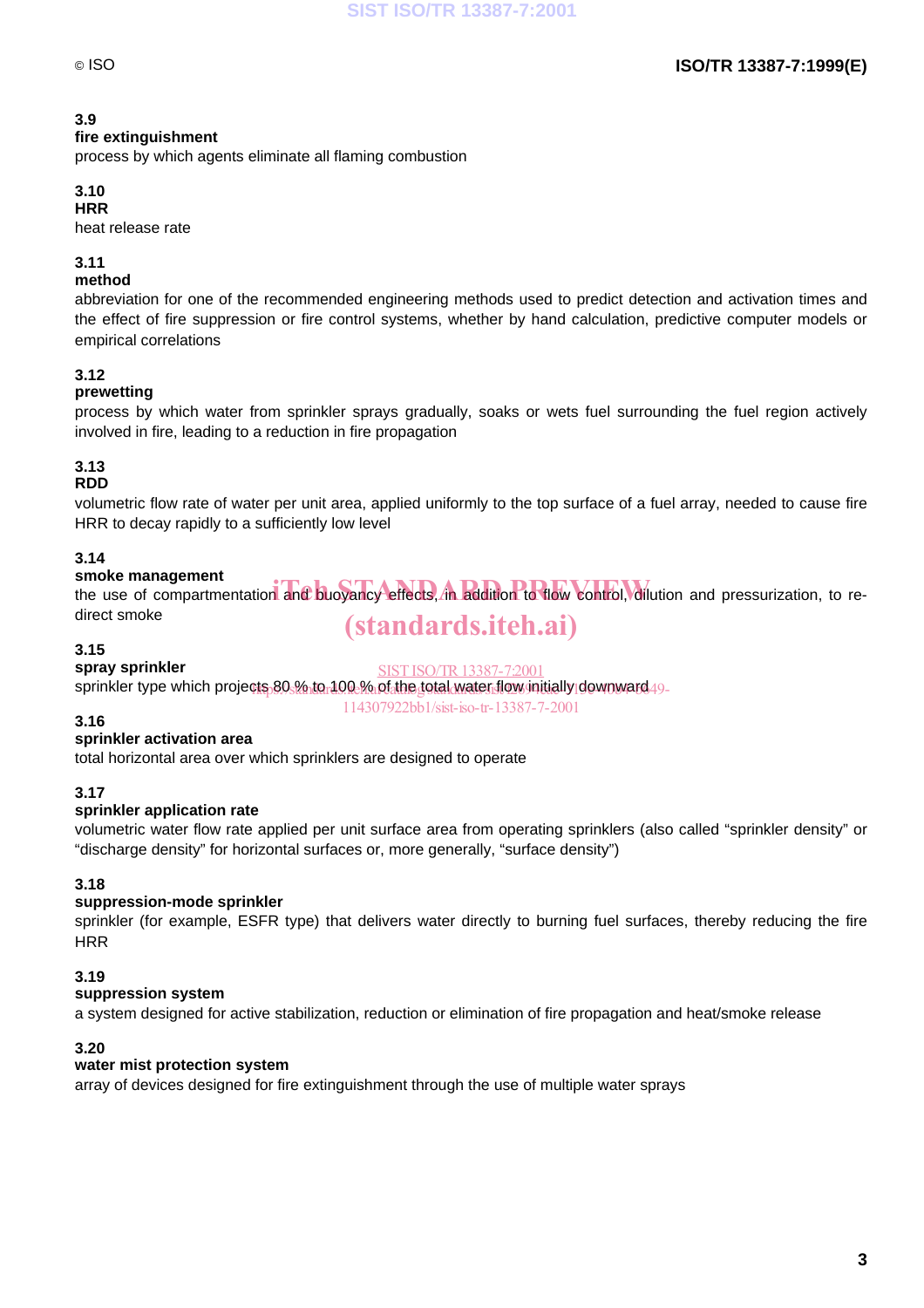#### **4 Symbols and abbreviated terms**

#### **4.1 Symbols**

- *C* Conductivity factor, expressed in  $(m/s)^{1/2}$
- *d*gn Geometric number-mean diameter of particles, expressed in mm
- $K$  Light extinction coefficient in smoke/effluent species, expressed in  $m^{-1}$
- $N$  Number concentration of particles, expressed in  $m^{-3}$
- *T*<sup>e</sup> Temperature of detector sensing element, expressed in K
- *T*ea Nominal operating temperature of detector, expressed in K
- *T*<sup>g</sup> Actual gas temperature in test section of tunnel or near detector during fire, expressed in K
- *T*<sup>u</sup> Ambient air temperature during testing, expressed in K
- $t_{\mathsf{R}}$ Response time of detector, expressed in s
- *u* Actual gas velocity in test section of tunnel or near the detector during fire, expressed in m/s
- $\sigma_{\alpha}$  Geometric standard deviation of particle diameter, expressed in mm
- **4.2 Abbreviated terms**

### (standards.iteh.ai)

iTeh STANDARD PREVIEW

- ADD Actual delivered density, expressed in mm/s
- CFD Computational fluid dynamicslards.iteh.ai/catalog/standards/sist/f2694eac-313e-40b4-b649-SIST ISO/TR13387-7:2001
	- 114307922bb1/sist-iso-tr-13387-7-2001
- ESFR Early suppression fast response (suppression-mode sprinkler type)
- HRR Heat release rate, expressed in kW
- IR Infra-red
- RDD Required delivered density, expressed in mm/s
- RTI Response time index, expressed in  $(m·s)^{1/2}$
- UV Ultra-violet

#### **5 Subsystem 4 of the total design system**

#### **5.1 General discussion**

This clause describes the procedure by which this document is to be used together with other parts of ISO 13387.

#### **5.2 Explanation and illustrations**

To aid in the use of this document in a comprehensive fire safety design process, the information herein can be considered to be part of a detection, activation and suppression subsystem 4 within the total fire safety design system (see Figure 1). The first layer of the design system contains a set of global information, which contains data either transferred among various subsystems or employed to make engineering decisions. These data include three types of global information, which are described more fully in ISO/TR 13387-1: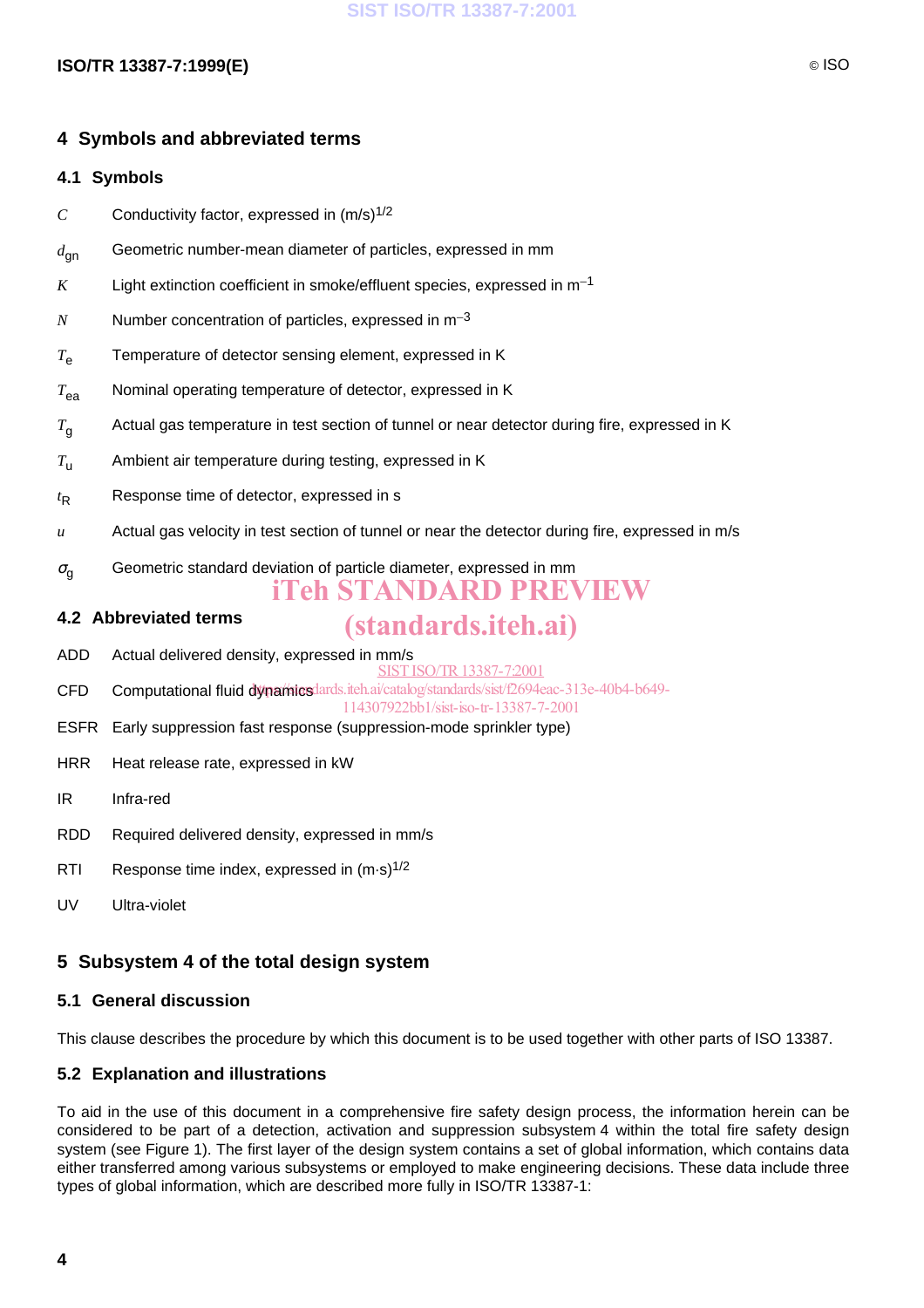#### © ISO **ISO/TR 13387-7:1999(E)**

- a) prescribed and/or estimated parameters, consisting of
	- 1) building parameters (includes location and/or specifications for all fire-related systems);
	- 2) occupant parameters;
	- 3) fire loads;
	- 4) fire scenarios;
	- 5) environmental parameters;
- b) intervention effects, consisting of
	- 1) alarm activation;
	- 2) heat and smoke control activation;
	- 3) suppression activation;
	- 4) fire brigade intervention;
- c) simulation dynamics profiles versus time, consisting of
	- 1) size of fire and/or smoke;
	- 2) thermal profile;
	- 3) pressure and/or velocity profile;
	- 4) effluent/species profile; **eh STANDARD PREVIEW**
	- 5) occupant condition;
	- 6) occupant location;
- SIST ISO/TR13387-7:2001

(standards.iteh.ai)

- 7) building condition<sup>t</sup> the standards.iteh.ai/catalog/standards/sist/f2694eac-313e-40b4-b649-114307922bb1/sist-iso-tr-13387-7-2001
- 8) contents condition.

The next layer of the design system consists of a set of evaluations, which in the case of subsystem 4, includes three types of analysis results providing

- a) detection time;
- b) activation time;
- c) performance of suppression systems.

Each of these three types of evaluations is discussed in detail in the three parts of clause 6.

The final layer of the design system consists of processes that include

- a) convective heat detection;
- b) effluent/species detection;
- c) radiant energy detection;
- d) agent flow in suppression systems;
- e) interactions between suppression systems and fires;
- f) interactions between smoke control and suppression systems.

These six different processes, plus other related processes, are part of calculation procedures that generate the three types of evaluations required by subsystem 4 for use by the other subsystems in the total fire safety design system.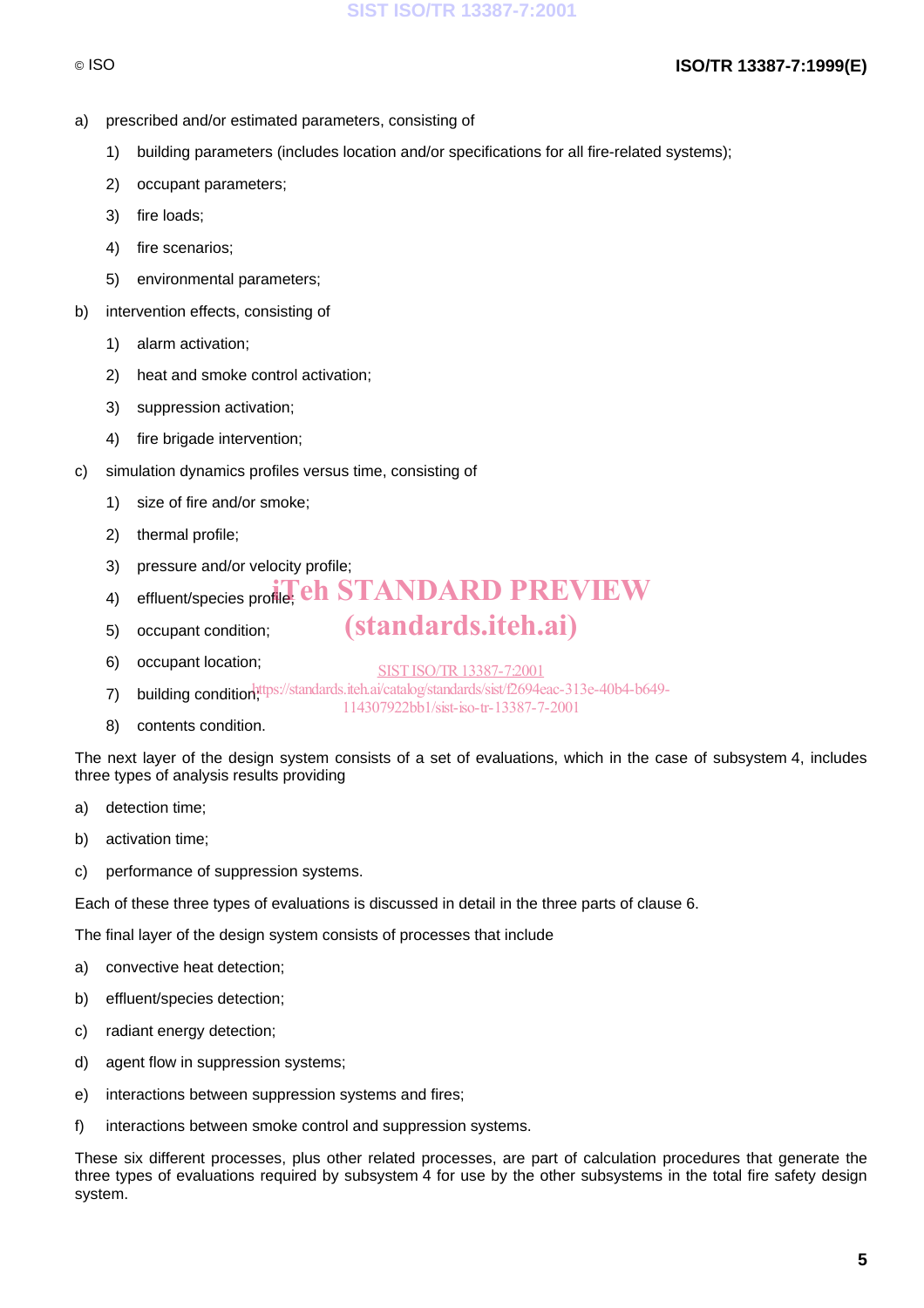#### **5.3 Information flow**

To perform one of the three types of evaluations (detection, activation or suppression), a fire safety engineering practitioner must make use of global information data as input parameters for the detailed process calculations. These calculations allow the time for response of alarm, smoke and/or heat control and active suppression devices to be output for use by life safety (and in the future, property, culture and environmental protection) subsystems. In addition to outputting response times, the process calculations in this subsystem also evaluate the success of strategies for active suppression of fire by providing empirical information on required flow rates of suppression agents to reduce or eliminate flaming combustion. With information on the potential success of suppression strategies, the fire growth, smoke movement and life safety subsystems can more readily evaluate the net effect on the fire environment and on people. Finally, the process layer of design subsystem 4 can determine the detailed characteristics of suppression agent delivery, thus allowing alternative, predictive field model calculations to be performed in the fire growth and/or smoke movement subsystems.

#### ISO TC 92/SC 4 FIRE SAFETY ENGINEERING BUS SYSTEM

Subsystem 4 (SS4) — Detection, activation and suppression

|                        | Prescribed/Estimated design parameters                                                         |  |  |  |  |  |  |  |
|------------------------|------------------------------------------------------------------------------------------------|--|--|--|--|--|--|--|
|                        | <b>Building</b><br>Ο                                                                           |  |  |  |  |  |  |  |
|                        | 2 Environmental                                                                                |  |  |  |  |  |  |  |
|                        | 3 Fire loads<br>O                                                                              |  |  |  |  |  |  |  |
|                        | 4 Fire scenarios                                                                               |  |  |  |  |  |  |  |
|                        | 5 Occupant                                                                                     |  |  |  |  |  |  |  |
|                        | <b>Simulation</b> dynamics (Profile/Time)                                                      |  |  |  |  |  |  |  |
|                        | 6 Building condition<br>A                                                                      |  |  |  |  |  |  |  |
|                        | 7 Contents condition                                                                           |  |  |  |  |  |  |  |
|                        | oisilu<br>TII.<br>8 Effluent/Species<br>u                                                      |  |  |  |  |  |  |  |
|                        | 9 Occupant condition                                                                           |  |  |  |  |  |  |  |
|                        | 10 Occupant location<br>()()                                                                   |  |  |  |  |  |  |  |
|                        | 11 Pressure/Velocity https://standards.iteh.ai/catalog/standards.sist/f2694e<br>ic-31Be-40b4-b |  |  |  |  |  |  |  |
|                        | 114307922bb1/size iso-1<br>12 Size of fire/Smoke<br>r-133<br>2001<br>87-7                      |  |  |  |  |  |  |  |
|                        | 13 Thermal                                                                                     |  |  |  |  |  |  |  |
|                        | <b>Intervention</b> effects                                                                    |  |  |  |  |  |  |  |
|                        | 14 Alarm activation                                                                            |  |  |  |  |  |  |  |
|                        | 15 Control activation                                                                          |  |  |  |  |  |  |  |
|                        | 16 Suppression activation                                                                      |  |  |  |  |  |  |  |
|                        | 17 Fire brigade intervention                                                                   |  |  |  |  |  |  |  |
| <b>SS4 EVALUATIONS</b> |                                                                                                |  |  |  |  |  |  |  |
|                        | 1 Detection time<br>≭<br>О                                                                     |  |  |  |  |  |  |  |
|                        | $\overline{\textbf{x}}$<br>$\overline{\textbf{x}}$<br>2 Activation time<br>O                   |  |  |  |  |  |  |  |
|                        | 3 Performance of suppression systems<br>x                                                      |  |  |  |  |  |  |  |
|                        | <b>SS4 PROCESSES</b>                                                                           |  |  |  |  |  |  |  |
|                        | ₮<br>1 Convective heat detection                                                               |  |  |  |  |  |  |  |
|                        | ¥<br>2 Effluent species detection                                                              |  |  |  |  |  |  |  |
|                        | Ӯ<br>3 Radiant energy detection                                                                |  |  |  |  |  |  |  |
|                        | X<br>4 Agent flow in suppression systems                                                       |  |  |  |  |  |  |  |
|                        | 5 Interactions between suppress. sys. and fire                                                 |  |  |  |  |  |  |  |
| 6                      | Interaction between smoke/Heat control<br>and suppression systems                              |  |  |  |  |  |  |  |

#### **SC4 GLOBAL INFORMATION BUS**

**Bus connection key** 

 $\bullet$  = Input data

 $\bullet$  = Output data

 $\mathbf{\times}$  = Subsystem buses data exchange

**Figure 1 — Illustration of the global information, evaluation and process buses for SS4.**